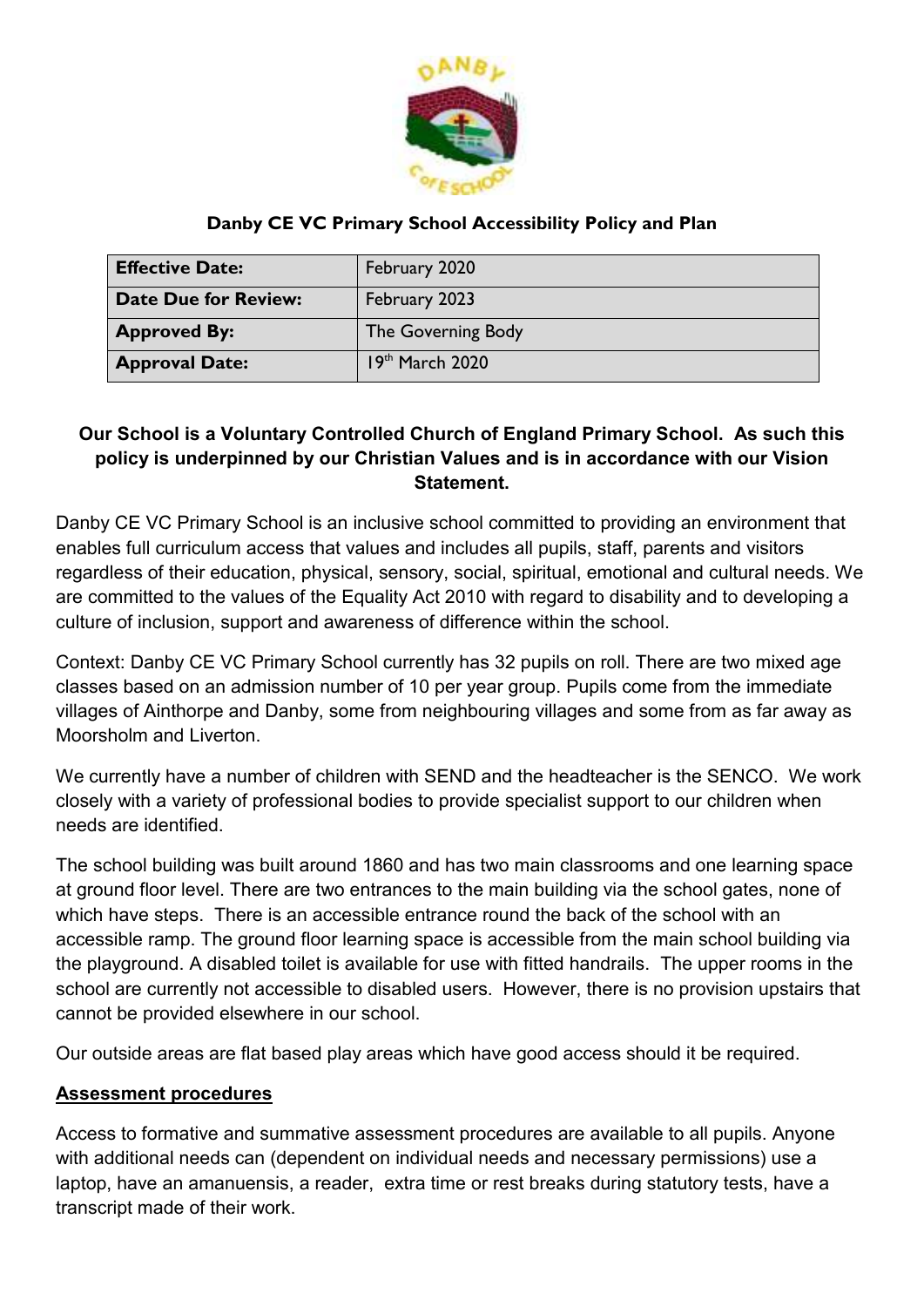# **Medication**

The school has an Administering Medicines Form which is kept in the school office and is available on the school website. If pupils who have specific/long term medical needs they would be made known to all members of staff and a care plan would be put in place.

### **Bullying**

We aim to provide a happy, safe and secure environment for all pupils in the school based on our Christian values of FRIENDSHIP, TRUST and RESPECT. We treat bullying as a serious matter and have a clear anti-bullying policy and procedures. Safeguarding Child protection arrangements are fully in place and reviewed regularly by staff and governors. The headteacher (Mrs Liz Orland) is the designated lead for Child protection and SENCO. Please see our Child Protection Policy for further details.

### **Pastoral Care**

We are a small school with a high adult to child ratio. We have a nurturing family ethos that makes our children feel safe and they are comfortable to approach an adult if they feel worried or threatened in any way. We value our strong home –school relationships and encourage good liaison.

### **Health and Safety**

The school has a comprehensive Health and Safety Policy and regular Health and Safety checks are made of the school site by a member of school staff, a school governor and our Health and Safety Officer (NYCC).

### **Inclusion**

Danby CE VC Primary School practises equality of access and equality of opportunity for all its pupils, staff and visitors regardless of; gender, ethnic origin, religious belief, cultural background, ability or disability marital status or sexuality.

### **Accessibility Policy and Planning 2020-2023**

Our Danby CE VC Primary School Accessibility Plan shows how access is to be improved for disabled pupils, staff and visitors to the school within a given time frame and anticipating the need to make reasonable adjustments to accommodate their needs where practicable. This plan outlines the school's aims to increase access to education for disabled pupils by:

increasing the extent to which disabled pupils can participate in the school curriculum;

 improving the environment of the school to increase the extent to which disabled pupils can take advantage of education and associated services;

 improving the delivery to disabled pupils of information which is provided in writing for pupils who are not disabled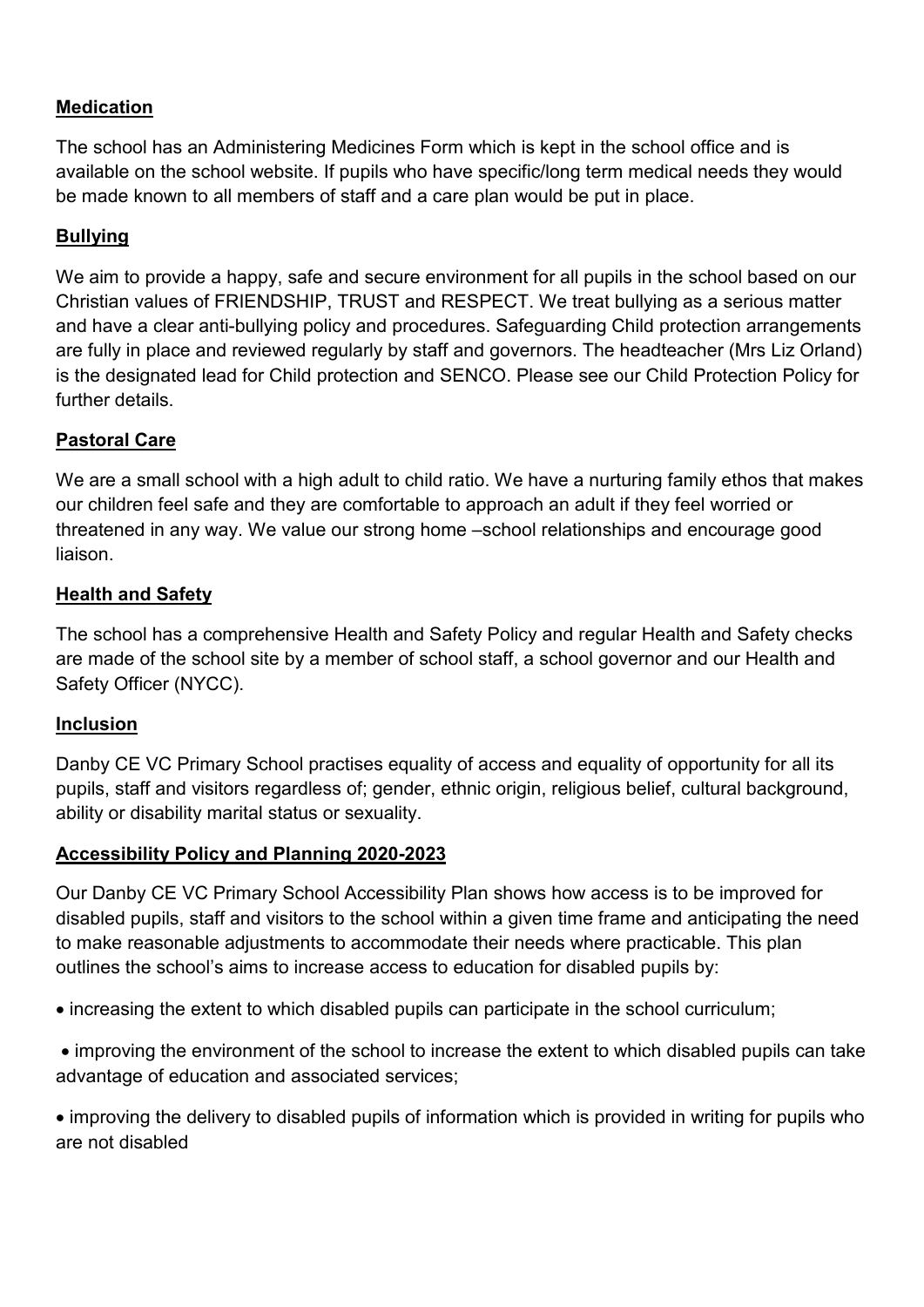

### **DANBY CE VC PRIMARY SCHOOL ACCESS PLAN 2020-2023**

#### **Access to the Physical Environment**

| <b>Targets</b>                                                                                             | <b>Strategies</b>                                                                                                                                                                                                                          | <b>Timescale</b> | <b>Success Criteria</b>                                                                                                                                                                                                                                                                                                                                                                                              |
|------------------------------------------------------------------------------------------------------------|--------------------------------------------------------------------------------------------------------------------------------------------------------------------------------------------------------------------------------------------|------------------|----------------------------------------------------------------------------------------------------------------------------------------------------------------------------------------------------------------------------------------------------------------------------------------------------------------------------------------------------------------------------------------------------------------------|
| 1. School is aware<br>of the access needs<br>of disabled children,<br>staff, parent/carers<br>and visitors | A. Create access plans for<br>individual disabled children<br>as part of IEP process<br>B. Enable staff and<br>governors to alert the<br>school to any access needs<br>and make sure they are met<br>in meetings etc                       | As required      | Individual plans in place for all<br>disabled pupils and all staff aware of<br>all pupils' access needs<br>Raised confidence of staff and<br>governors in commitment to meet<br>access needs and better participation<br>in meetings<br>A mobile ramp is in place for access<br>to the playground from the main<br>entrance and one out of the back<br>entrance to the school field.                                 |
| 2. Ensure that all<br>disabled individuals<br>can be safely<br>evacuated.                                  | A. Put in place Personal<br><b>Emergence Evacuation</b><br>Plans for all as required<br>B. Develop a system to<br>ensure all staff are aware of<br>their responsibilities.<br>Appropriate signage to be<br>made/purchased and<br>displayed | As required      | Some areas have been carpeted to<br>improve acoustics for hearing<br>impaired children, staff and visitors,<br>Wall and floor colours have been<br>chosen to provide an obvious<br>contrast to aid visually impaired<br>children, staff and visitors.<br>All disabled individuals and staff<br>working with them are safe and<br>confident in event of fire.<br>Review arrangements for evacuating<br>the Mezzanine. |
| 3. There is clear<br>signage for disabled<br>access and toilet<br>facilities                               |                                                                                                                                                                                                                                            |                  | Routes and provision in school is<br>obvious.                                                                                                                                                                                                                                                                                                                                                                        |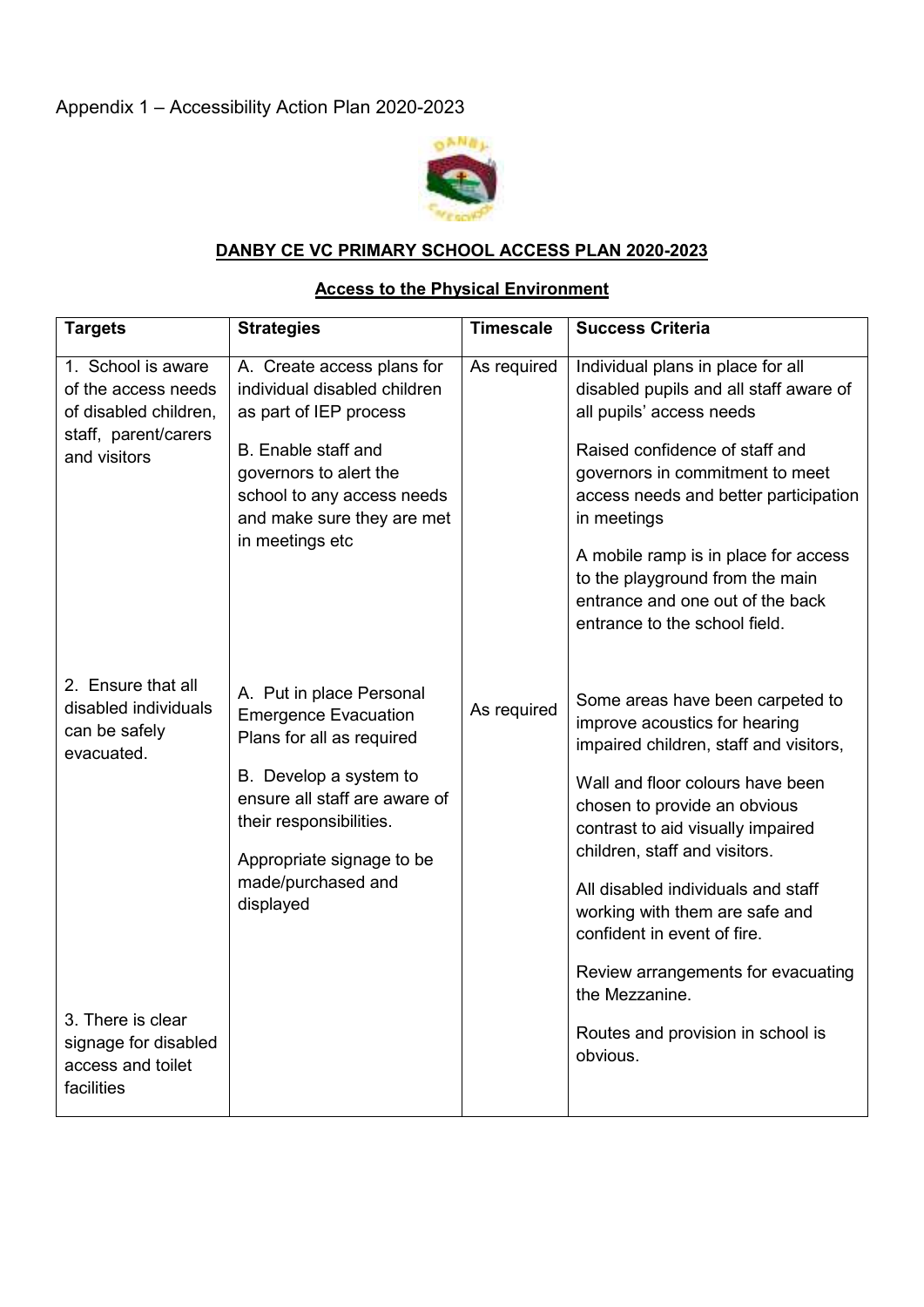## **Access to the Curriculum**

| <b>Targets</b>                                                                                                                                             | <b>Strategies</b>                                                                                                                                         | <b>Timescale</b>          | <b>Responsibilities</b> | <b>Success Criteria</b>                                                                                                     |
|------------------------------------------------------------------------------------------------------------------------------------------------------------|-----------------------------------------------------------------------------------------------------------------------------------------------------------|---------------------------|-------------------------|-----------------------------------------------------------------------------------------------------------------------------|
| 1. Increase<br>confidence of staff<br>in differentiating the<br>curriculum                                                                                 | A. Inclusion/SEN<br>Policy and Local<br>Offer in place and in<br>use<br>B. Regular staff<br>training in inclusive<br>practices and<br>resources including | Reviewed<br>every 3 years | Headteacher             | Raised confidence of<br>staff in strategies for<br>differentiation and<br>increased pupil<br>participation<br>There will be |
| 2. Ensure all staff<br>are aware of<br>disabled children's<br>curriculum access                                                                            | <b>SEN</b><br>A. Set up system of<br>individual access<br>plans for disabled<br>children                                                                  | As required               | Headteacher             | appropriate changes<br>to the teaching and<br>learning<br>arrangements in the<br>school<br>Classroom<br>organisation is     |
|                                                                                                                                                            | B. Set up system for<br>information to be<br>shared with<br>appropriate staff                                                                             |                           |                         | accessible and well<br>signed                                                                                               |
| 3. Ensure all staff<br>have undertaken<br>disability equality<br>training.<br>Headteacher to<br>disseminate via<br>Equalities Scheme,<br>shared with staff | Equalities scheme in<br>place, staff and<br>governors aware of<br>scheme                                                                                  |                           |                         | All staff work from a<br>disability equality<br>perspective                                                                 |
| 4. Ensure quality<br>and appropriate<br>resources are<br>available including<br>IT and App<br>resources                                                    | Review provision in<br>school for individuals<br>as required.<br>Enable staff training<br>for specialist<br>resources as<br>required                      |                           |                         | Children are able to<br>access the curriculum<br>through specialised<br>resources.                                          |